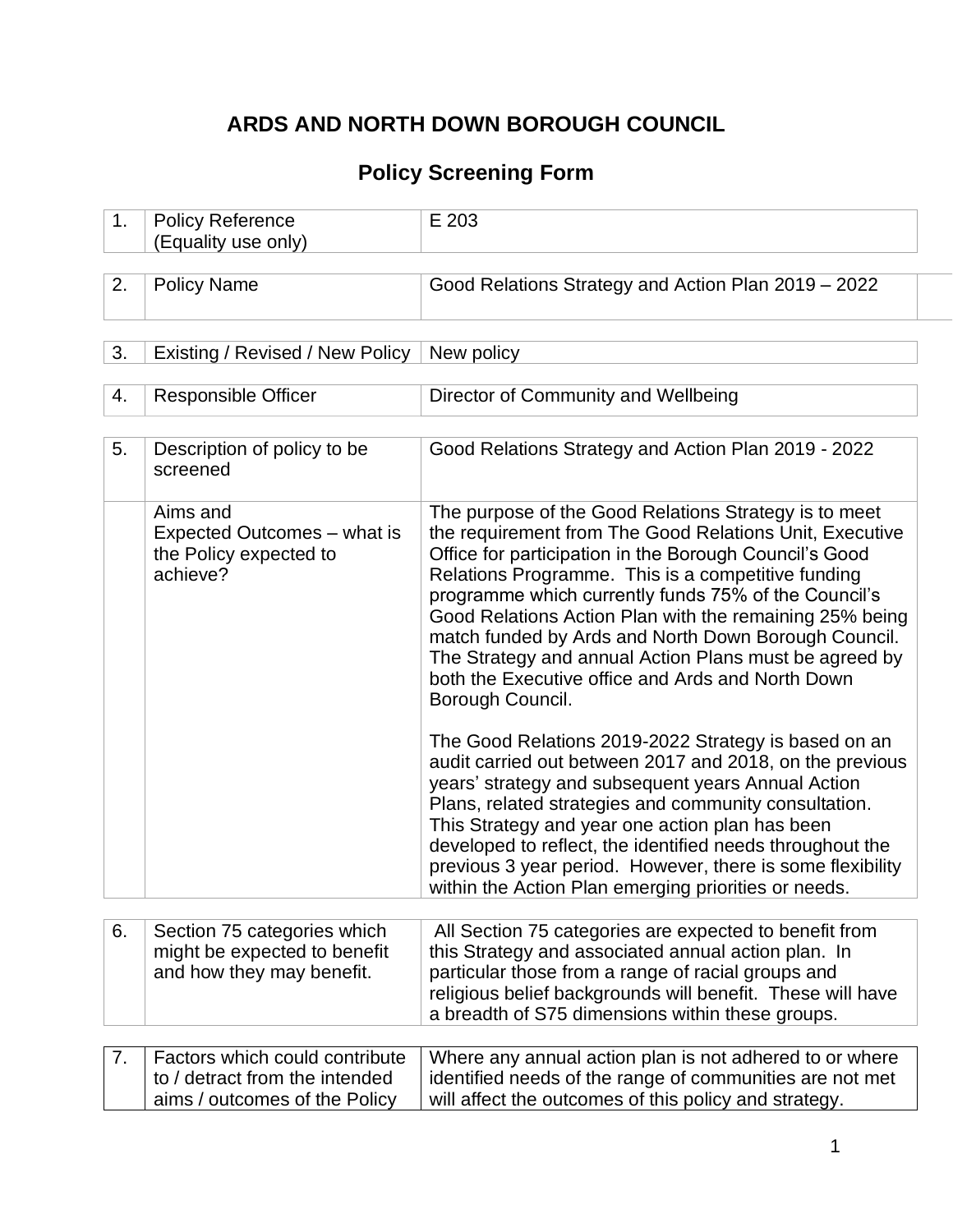|    | when being implemented                                                                                                                                                                                                                                                                                                                                                                                                                                                                                                                                                                                                                                                                                                                                                                                                                                                                                                                                                                                                                                                                                                                                                                                                                                                                                                                                                              |              |                                                                                                                                                                                                                                                                                                          |
|----|-------------------------------------------------------------------------------------------------------------------------------------------------------------------------------------------------------------------------------------------------------------------------------------------------------------------------------------------------------------------------------------------------------------------------------------------------------------------------------------------------------------------------------------------------------------------------------------------------------------------------------------------------------------------------------------------------------------------------------------------------------------------------------------------------------------------------------------------------------------------------------------------------------------------------------------------------------------------------------------------------------------------------------------------------------------------------------------------------------------------------------------------------------------------------------------------------------------------------------------------------------------------------------------------------------------------------------------------------------------------------------------|--------------|----------------------------------------------------------------------------------------------------------------------------------------------------------------------------------------------------------------------------------------------------------------------------------------------------------|
|    |                                                                                                                                                                                                                                                                                                                                                                                                                                                                                                                                                                                                                                                                                                                                                                                                                                                                                                                                                                                                                                                                                                                                                                                                                                                                                                                                                                                     |              |                                                                                                                                                                                                                                                                                                          |
| 8. | The main stakeholders on whom<br>the policy will impact. For example,<br><b>Employees, Potential Service</b><br><b>Users and Community Groups</b><br>Consider the internal and external<br>impacts (either actual or potential)<br>and comment, or list, information<br>where appropriate                                                                                                                                                                                                                                                                                                                                                                                                                                                                                                                                                                                                                                                                                                                                                                                                                                                                                                                                                                                                                                                                                           | action plan. | Community Groups, Council, Elected Members,<br>schools within the Borough, Council employees,<br>local groups that do not normally engage with<br>Council, Executive Office, individuals and<br>representative groups and the providers to the<br>Council and groups that meet the criteria of an annual |
| 9. | Please provide details of other policies which have a bearing on this one.                                                                                                                                                                                                                                                                                                                                                                                                                                                                                                                                                                                                                                                                                                                                                                                                                                                                                                                                                                                                                                                                                                                                                                                                                                                                                                          |              |                                                                                                                                                                                                                                                                                                          |
|    | E 14 Sustainability and Environmental Policy<br>E 16 Good Relations Strategy and Action Plan<br>E 17 CD Grants<br>E 19 PCSP Strategy<br>E 20<br><b>Arts Grant Aid</b><br>E 28 Corporate Complaints policy and procedure<br>E 31 Cultural Expression Agreement<br>E 35<br>Good Relations supported banners for the<br>period around 12th July 2015 in Holywood Town<br>Centre<br>E 38 Dignity at Work Policy and Procedure<br>E 47 Multi-Annual Arts Funding Criteria<br>E 62 ANDBC Grants Policy<br>E 66 Safeguarding policy for children, young<br>people and adults who may be vulnerable<br>E 67 Final Community Development Service<br><b>Delivery</b><br>E 70 Orange Order banners for identified areas of<br>Bangor in July period<br>E 90 Draft Behaviour Charter for Employees<br>E 123 Ards and North Down Borough Council<br><b>Procurement Policy</b><br>E 137 Naming of New Leisure Facility in<br>Newtownards<br>E 158 Ulster Scots Agency Request to Ards and<br>North Down Borough Council to Erect/Install<br>Commemorative Plaques at Bangor and<br>Donaghadee Harbours to identify Operation Lion<br>(April 1914) landing sites.<br>E 179 Policy on Requests for the utilisation of a<br><b>Council Display Bed</b><br>E82 PEACE IV Strategy and Action Plan<br>E 196 Ards and North Down Borough Council<br>Corporate Plan 2020-2024<br>E 201 ANDBC flags policy |              | Ards and North Down Borough<br>Council                                                                                                                                                                                                                                                                   |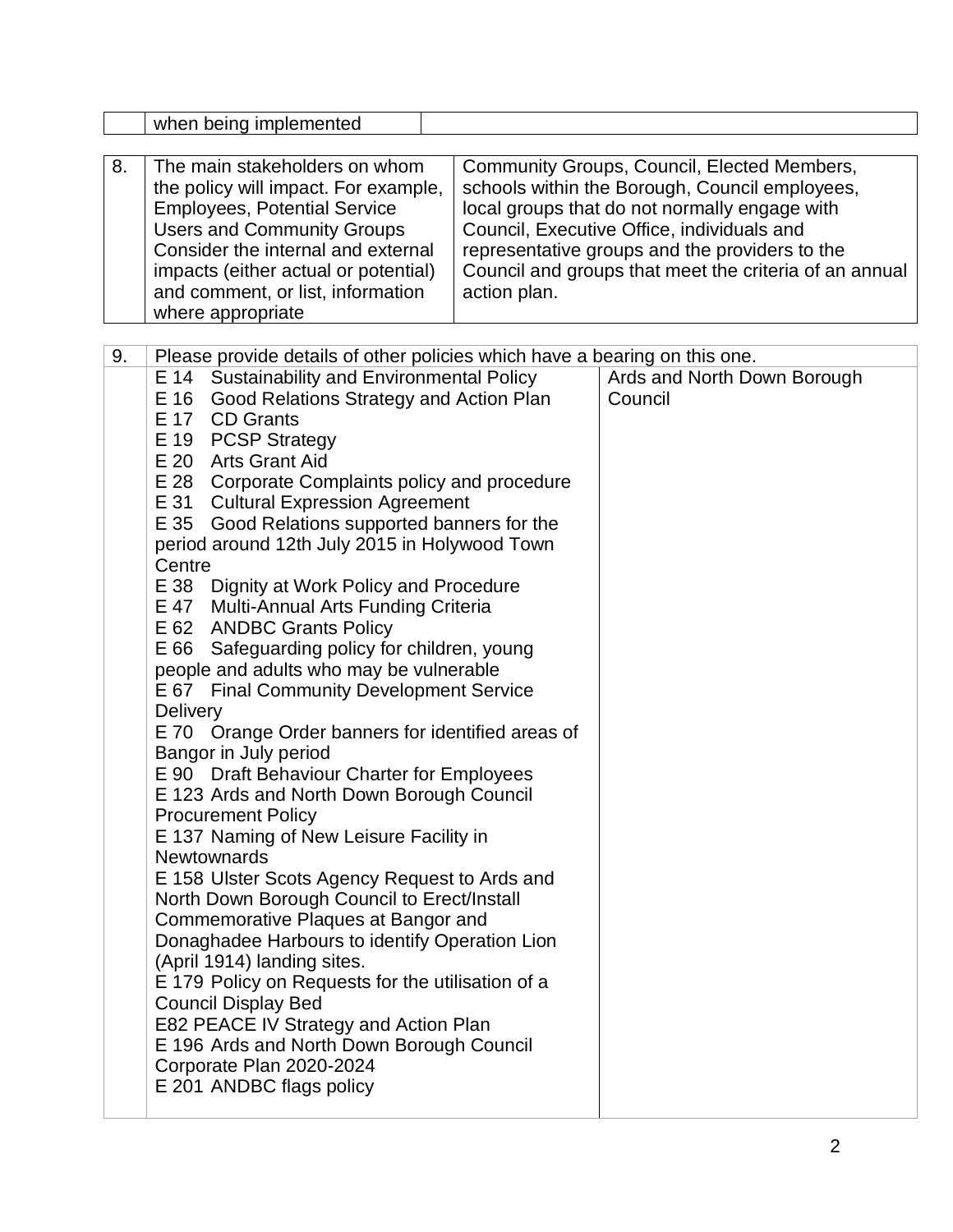| <b>Equality Impact Assessments</b><br>as: |                                                                                                                                                          |  |
|-------------------------------------------|----------------------------------------------------------------------------------------------------------------------------------------------------------|--|
|                                           | Decision to name Ards & North Down Borough<br>Council's new-build leisure facility in Newtownards                                                        |  |
|                                           | 'Ards Blair Mayne Wellbeing and Leisure Complex'                                                                                                         |  |
|                                           | Ards and North Down Borough Council's response<br>to a request to locate Ulster Scots Agency Operation<br>Lion plaques at Bangor and Donaghadee Harbours |  |

| 10. | Available evidence (quantitative and qualitative) considered as important to encourage |                                                                                    |                                                                                                                                                                    |                 |                  |                  |                    |  |  |  |  |
|-----|----------------------------------------------------------------------------------------|------------------------------------------------------------------------------------|--------------------------------------------------------------------------------------------------------------------------------------------------------------------|-----------------|------------------|------------------|--------------------|--|--|--|--|
|     | completion in relation to:                                                             |                                                                                    |                                                                                                                                                                    |                 |                  |                  |                    |  |  |  |  |
|     | Religious                                                                              | <b>Summary:</b>                                                                    |                                                                                                                                                                    |                 |                  |                  |                    |  |  |  |  |
|     | <b>Belief</b>                                                                          |                                                                                    | The Northern Ireland Census 2011 (NISRA) statistics for the Borough area                                                                                           |                 |                  |                  |                    |  |  |  |  |
|     |                                                                                        | showed that 75% are or have been brought up in Protestant and Other Christian      |                                                                                                                                                                    |                 |                  |                  |                    |  |  |  |  |
|     |                                                                                        | (including Christian related) religions. While this varied across the borough from |                                                                                                                                                                    |                 |                  |                  |                    |  |  |  |  |
|     |                                                                                        | 17% in Portaferry ward to 87% in Carrowdore ward this does not have any            |                                                                                                                                                                    |                 |                  |                  |                    |  |  |  |  |
|     |                                                                                        | relation to this policy. These compared to 48% for Northern Ireland as a whole.    |                                                                                                                                                                    |                 |                  |                  |                    |  |  |  |  |
|     |                                                                                        | See table below                                                                    |                                                                                                                                                                    |                 |                  |                  |                    |  |  |  |  |
|     |                                                                                        | Data:                                                                              |                                                                                                                                                                    |                 |                  |                  |                    |  |  |  |  |
|     |                                                                                        | Religion or Religion Brought up in (Numbers with % in brackets)                    |                                                                                                                                                                    |                 |                  |                  |                    |  |  |  |  |
|     |                                                                                        |                                                                                    | All usual                                                                                                                                                          | Catholic        | Protestant       | Other            | None               |  |  |  |  |
|     |                                                                                        |                                                                                    | residents                                                                                                                                                          |                 | and Other        | <b>Religions</b> |                    |  |  |  |  |
|     |                                                                                        |                                                                                    |                                                                                                                                                                    |                 | Christian        |                  |                    |  |  |  |  |
|     |                                                                                        |                                                                                    |                                                                                                                                                                    |                 | (including       |                  |                    |  |  |  |  |
|     |                                                                                        |                                                                                    |                                                                                                                                                                    |                 | Christian        |                  |                    |  |  |  |  |
|     |                                                                                        |                                                                                    |                                                                                                                                                                    |                 | related)         |                  |                    |  |  |  |  |
|     |                                                                                        | Northern                                                                           |                                                                                                                                                                    |                 |                  |                  |                    |  |  |  |  |
|     |                                                                                        | Ireland                                                                            | 1,810,863                                                                                                                                                          | 817,385         | 875,717          | 16,592           | 101,169            |  |  |  |  |
|     |                                                                                        |                                                                                    | $(100\%)$                                                                                                                                                          | (45%)           | (48%)            | (1%)             | (6%)               |  |  |  |  |
|     |                                                                                        | Ards<br>and<br><b>North</b>                                                        |                                                                                                                                                                    |                 |                  |                  |                    |  |  |  |  |
|     |                                                                                        | Down                                                                               |                                                                                                                                                                    |                 |                  |                  |                    |  |  |  |  |
|     |                                                                                        | <b>Borough</b>                                                                     |                                                                                                                                                                    |                 |                  |                  |                    |  |  |  |  |
|     |                                                                                        | Council                                                                            | 156,672<br>$(100\%)$                                                                                                                                               | 20,550<br>(13%) | 117,589<br>(75%) | 1,729<br>(1%)    | 16,804<br>$(11\%)$ |  |  |  |  |
|     |                                                                                        | Source: Religion or religion brought up in. Census 2011, NISRA                     |                                                                                                                                                                    |                 |                  |                  |                    |  |  |  |  |
|     | Political                                                                              | <b>Summary:</b>                                                                    |                                                                                                                                                                    |                 |                  |                  |                    |  |  |  |  |
|     | Opinion                                                                                | Electoral Office data from recent Local Government elections detail the political  |                                                                                                                                                                    |                 |                  |                  |                    |  |  |  |  |
|     |                                                                                        | representation on Ards and North Down Council, The Stormont Executive for this     |                                                                                                                                                                    |                 |                  |                  |                    |  |  |  |  |
|     |                                                                                        | electoral area and Westminster election. This data is an approximate measure of    |                                                                                                                                                                    |                 |                  |                  |                    |  |  |  |  |
|     |                                                                                        |                                                                                    |                                                                                                                                                                    |                 |                  |                  |                    |  |  |  |  |
|     |                                                                                        |                                                                                    | political opinion of the voting electorate within the Borough. Turnout to vote in<br>North Down and Strangford constituencies tend to be lower than the rest of NI |                 |                  |                  |                    |  |  |  |  |
|     |                                                                                        |                                                                                    | suggesting less strong political opinions. Of those who do turn out, the results                                                                                   |                 |                  |                  |                    |  |  |  |  |
|     |                                                                                        | show preferences for voting Unionist parties.                                      |                                                                                                                                                                    |                 |                  |                  |                    |  |  |  |  |
|     |                                                                                        | See table below                                                                    |                                                                                                                                                                    |                 |                  |                  |                    |  |  |  |  |
|     |                                                                                        | Data:                                                                              |                                                                                                                                                                    |                 |                  |                  |                    |  |  |  |  |
|     |                                                                                        |                                                                                    |                                                                                                                                                                    |                 |                  |                  |                    |  |  |  |  |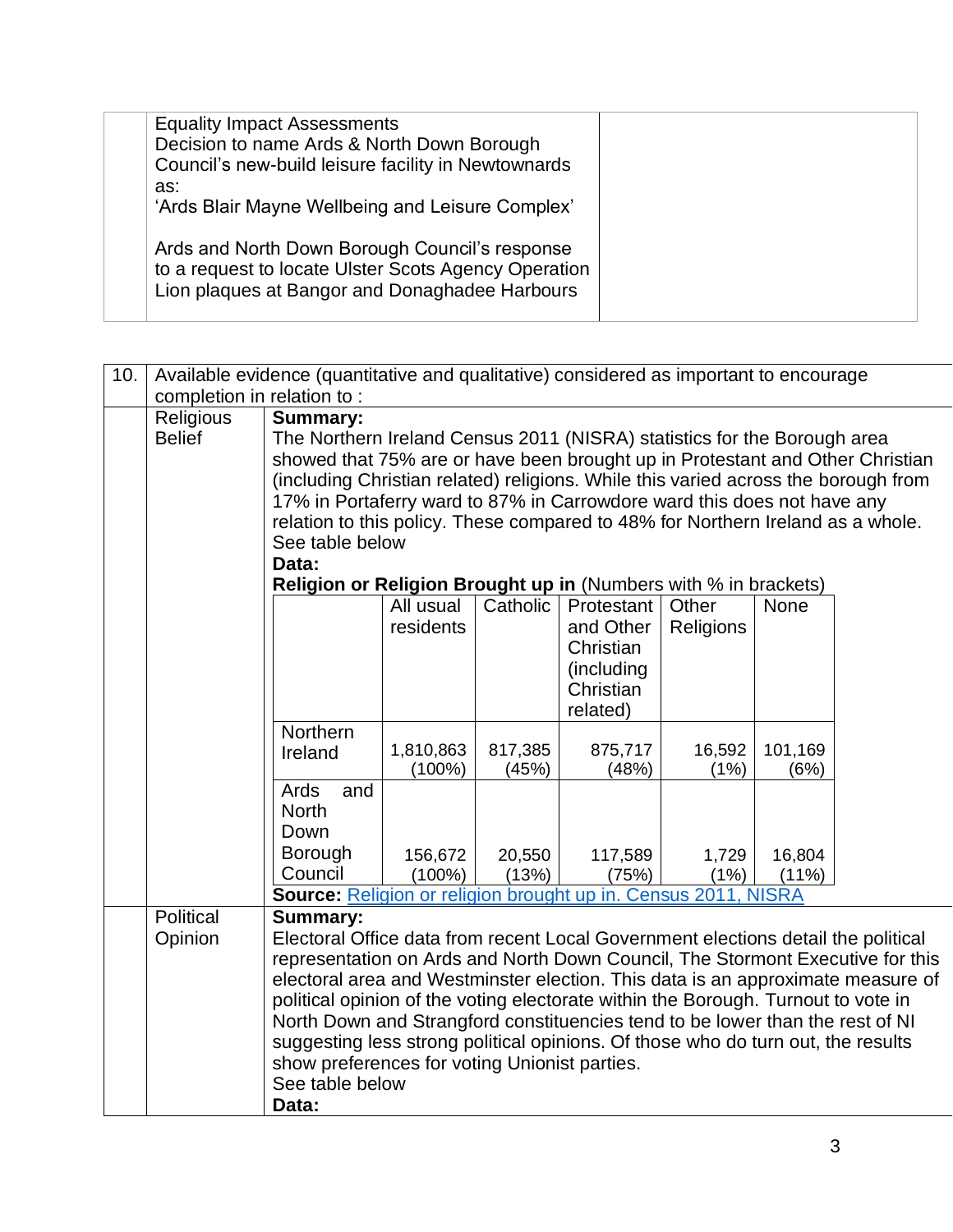| <b>Council Election results</b>                                           |                            |                                       |                |           |                     |                          |                |              |              |                  |                |              |                |
|---------------------------------------------------------------------------|----------------------------|---------------------------------------|----------------|-----------|---------------------|--------------------------|----------------|--------------|--------------|------------------|----------------|--------------|----------------|
| The most recent local council election (2 <sup>nd</sup> May 2019) showed: |                            |                                       |                |           |                     |                          |                |              |              |                  |                |              |                |
|                                                                           |                            |                                       |                |           |                     | <b>Elected Candidate</b> |                |              |              |                  |                |              |                |
|                                                                           | Eligible<br>Elector<br>ate | Votes<br>Polled<br>(%<br>Turnou<br>t) | <b>AUD</b>     | Sinn Féin | $\overline{5}$      | <b>SDLP</b>              | Alliance       | Independent  | $\geq$       | Green            | $\frac{p}{q}$  | Aontu        | <b>CCLA</b>    |
| Northern<br>Ireland                                                       | 1,305,55<br>3              | 687,733<br>(52.7%)                    | 122            | 105       | $\overline{7}$<br>5 | 59                       | 53             | 24           | 6            | $\boldsymbol{8}$ | $\overline{3}$ | $\mathbf{1}$ | $\overline{1}$ |
| Ards and<br>North<br>Down<br>Borough<br>Council                           | 112,077                    | 47,161<br>$(42.1\%)$                  | 14             |           | 8                   | 1                        | 10             | 3            | $\mathbf{1}$ | $\mathfrak{S}$   |                |              |                |
| Ards<br>Peninsul<br>a (DEA)                                               | 16,656                     | 7,369<br>$(44.2\%)$                   | 3              |           | $\mathbf{1}$        | 1                        | 1              |              |              |                  |                |              |                |
| Bangor<br>Central<br>(DEA)                                                | 17,194                     | 6,678<br>$(38.8\%)$                   | $\overline{2}$ |           | 1                   |                          | $\mathbf{1}$   | 1            |              | 1                |                |              |                |
| Bangor<br>East and<br>Donagha<br>dee<br>(DEA)                             | 16,956                     | 6,915<br>$(40.8\%)$                   | $\overline{2}$ |           | $\overline{2}$      |                          | 1              | 1            |              |                  |                |              |                |
| <b>Bangor</b><br>West<br>(DEA)                                            | 13,479                     | 5,448<br>$(40.4\%)$                   | 1              |           | 1                   |                          | $\overline{2}$ |              |              | 1                |                |              |                |
| Comber<br>(DEA)                                                           | 13,681                     | 6,272<br>$(45.8\%)$                   | $\overline{2}$ |           | 1                   |                          | 1              |              | $\mathbf 1$  |                  |                |              |                |
| Holywoo<br>d and<br>Clandebo<br>ye (DEA)                                  | 14,158                     | 6,229<br>$(44.0\%)$                   | 1              |           | 1                   |                          | $\overline{2}$ |              |              | $\mathbf{1}$     |                |              |                |
| Newtown<br>ards<br>(DEA)<br><b>Source: The Electoral Office, NI</b>       | 19,953                     | 8,250<br>$(41.4\%)$                   | $\mathfrak{B}$ |           | 1                   |                          | $\overline{2}$ | $\mathbf{1}$ |              |                  |                |              |                |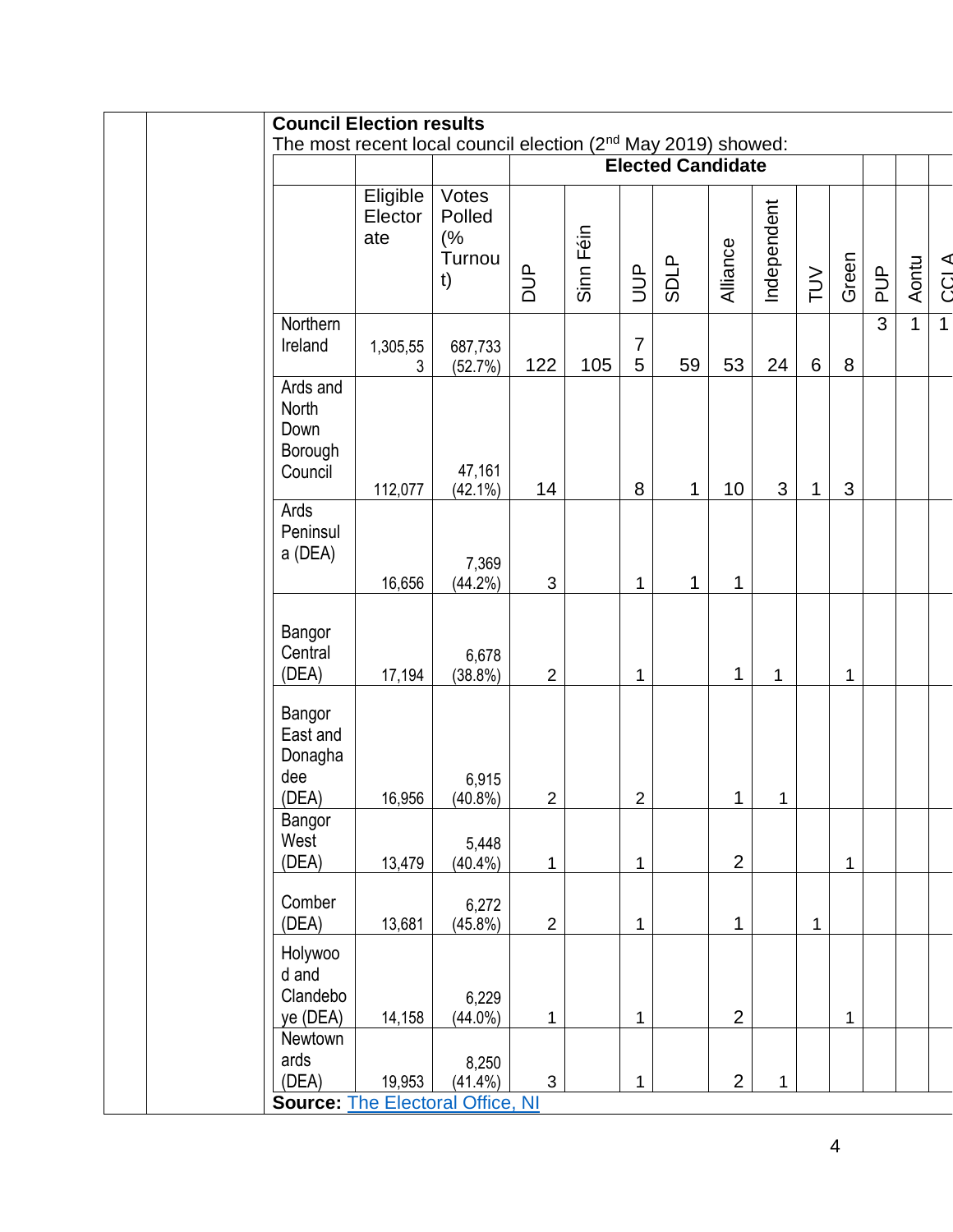| Racial<br>Group                                  | <b>Summary:</b>                                                                                                                                                                   | NISRA, NINIS and Northern Ireland Strategic Migration Partnership data provide |                        |                  |                  |                                                            |                                         |                                              |                                           |                                        |                                                     |  |
|--------------------------------------------------|-----------------------------------------------------------------------------------------------------------------------------------------------------------------------------------|--------------------------------------------------------------------------------|------------------------|------------------|------------------|------------------------------------------------------------|-----------------------------------------|----------------------------------------------|-------------------------------------------|----------------------------------------|-----------------------------------------------------|--|
|                                                  | up to date data. The 2011 census showed that 32,000 (1.8%) of the usually                                                                                                         |                                                                                |                        |                  |                  |                                                            |                                         |                                              |                                           |                                        |                                                     |  |
|                                                  | resident population in Northern Ireland is from a minority ethnic background.                                                                                                     |                                                                                |                        |                  |                  |                                                            |                                         |                                              |                                           |                                        |                                                     |  |
|                                                  | Within the borough, the 2011 Census showed that 1.5% (2,300) were from a<br>minority ethnic background. Across the borough this ranged from 5.2% in                               |                                                                                |                        |                  |                  |                                                            |                                         |                                              |                                           |                                        |                                                     |  |
|                                                  | Loughview ward to 0.3% in Lisbane ward.                                                                                                                                           |                                                                                |                        |                  |                  |                                                            |                                         |                                              |                                           |                                        |                                                     |  |
|                                                  | See table below<br>Data:                                                                                                                                                          |                                                                                |                        |                  |                  |                                                            |                                         |                                              |                                           |                                        |                                                     |  |
| <b>Ethnic Group</b> (Numbers with % in brackets) |                                                                                                                                                                                   |                                                                                |                        |                  |                  |                                                            |                                         |                                              |                                           |                                        |                                                     |  |
|                                                  |                                                                                                                                                                                   | All usual<br>residents                                                         | White                  | Chinese          | Indian           | Banglades<br>hi                                            | Other<br>تمنم                           | Black                                        | Black<br>Ctthor                           | Mixed                                  | Other                                               |  |
|                                                  | Northern Ireland                                                                                                                                                                  | 1,810,863<br>$(100\%)$                                                         | 1,778,<br>449<br>(98%) | 6,303<br>$(0\%)$ | 6,198<br>$(0\%)$ | 54<br>0<br>(0)<br>$\frac{\dot{\ }$ $\dot{\ }$              | 6,0<br>89<br>(0)<br>$%$ )               | 2,3<br>45<br>(0)<br>$\frac{9}{6}$            | 12<br>71<br>(0)<br>$\frac{9}{6}$          | 6,0<br>14<br>(0)<br>$\sqrt[6]{\cdot}$  | $\overline{3,6}$<br>54<br>(0)<br>$\frac{9}{6}$      |  |
|                                                  | Ards and North<br>Down Borough<br>Council                                                                                                                                         | 156,672<br>$(100\%)$                                                           | 154,36<br>5<br>(99%)   | 406<br>$(0\%)$   | 283<br>$(0\%)$   | 17<br>$\overline{7}$<br>(0)<br>$\frac{\dot{\ }$ $\dot{\ }$ | 41<br>5<br>(0)<br>$\sqrt[6]{\cdot}$     | $\overline{13}$<br>9<br>(0)<br>$\frac{9}{6}$ | 13<br>$\overline{2}$<br>(0)<br>$\dot{\%}$ | 55<br>6<br>(0)<br>$\sqrt[6]{\cdot}$    | 19<br>$9\,$<br>(0)<br>$\frac{9}{6}$                 |  |
|                                                  | Ards Peninsula                                                                                                                                                                    | 22,797<br>$(100\%)$                                                            | 22,641<br>(99%)        | 29 (0%)          | 17<br>$(0\%)$    | 5<br>(0)<br>$\frac{9}{6}$                                  | $\overline{17}$<br>(0)<br>$\frac{9}{6}$ | 6<br>(0)<br>$\dot{\%}$                       | $\overline{2}$<br>(0)<br>$\dot{\%}$       | 54<br>(0)<br>$\frac{9}{6}$             | $\overline{26}$<br>(0)<br>$\overline{\frac{9}{6}})$ |  |
|                                                  | <b>Bangor Central</b>                                                                                                                                                             | 23,524<br>$(100\%)$                                                            | 24,469<br>(98%)        | 105<br>$(0\%)$   | 43<br>$(0\%)$    | 17<br>(0)<br>$\frac{9}{6}$                                 | 43<br>(0)<br>$%$ )                      | 26<br>(0)<br>$\frac{9}{6}$                   | 32<br>(0)<br>$\dot{\%}$                   | 11<br>9<br>(0)<br>$\sqrt{6}$           | 38<br>(0)<br>$\frac{9}{6}$                          |  |
|                                                  | <b>Bangor East</b>                                                                                                                                                                |                                                                                |                        |                  |                  | 10                                                         | 91                                      | 11                                           | $\overline{2}$                            | 82                                     | 19                                                  |  |
|                                                  | and<br>Donaghadee                                                                                                                                                                 | 24,892<br>$(100\%)$                                                            | 22,648<br>(99%)        | 56 (0%)          | 27<br>$(0\%)$    | (0)<br>$\frac{9}{6}$                                       | (0)<br>$%$ )                            | (0)<br>$\frac{9}{6}$                         | (0)<br>%                                  | (0)<br>$\frac{9}{6}$                   | (0)<br>$%$ )                                        |  |
|                                                  | <b>Bangor West</b>                                                                                                                                                                | 22,946<br>$(100\%)$                                                            | 17,763<br>(98%)        | 19 (0%)          | 135              | $\overline{2}$<br>(0)<br>$\frac{0}{0}$                     | 11<br>$\,6$                             | $\overline{3}$<br>(0)<br>$\dot{\%}$          | 26<br>(0)<br>$\dot{\%}$                   | 73<br>(0)<br>$\overline{\frac{9}{6}})$ | 15<br>(0)<br>$\frac{0}{0}$                          |  |
|                                                  | Comber                                                                                                                                                                            | 18,152<br>$(100\%)$                                                            | 18,216<br>(99%)        | $30(0\%)$        | 8(0%)            | 9<br>(0)<br>$\dot{\gamma_0}$                               | $\overline{35}$<br>(0)<br>$\frac{9}{6}$ | 4<br>(0)<br>$\dot{\%})$                      | 8<br>(0)<br>$\dot{\%}$                    | 55<br>(0)<br>$\frac{9}{6}$             | $\overline{17}$<br>$^{(0)}_{%}$                     |  |
|                                                  | Holywood and<br>Clandeboye                                                                                                                                                        | 18,382<br>$(100\%)$                                                            | 20,061<br>(98%)        | 65 (0%)          | 31<br>$(0\%)$    | 23<br>(0)<br>$\dot{90}$                                    | 81<br>(0)<br>$\frac{9}{6}$              | 81<br>(0)<br>$\overline{\frac{9}{6}})$       | 56<br>(0)<br>$\overline{\frac{9}{6}}$     | 10<br>(0)<br>$\frac{9}{6}$             | 61<br>(0)<br>$\dot{\%}$                             |  |
|                                                  |                                                                                                                                                                                   |                                                                                |                        |                  |                  | 11                                                         | 30                                      | 8                                            | 6                                         | 75                                     | 20                                                  |  |
|                                                  | Newtownards                                                                                                                                                                       | 20,560                                                                         | 27,841                 | 105              | 20               | (0)                                                        | (0)                                     | (0)                                          | (0)                                       | (0)                                    | (0)                                                 |  |
|                                                  | $\frac{0}{0}$<br>$\frac{9}{6}$<br>$\frac{9}{6}$<br>$\frac{9}{6}$<br>$(0\%)$<br>$%$ )<br>$%$ )<br>$(100\%)$<br>(99%)<br>$(0\%)$<br><b>Source: Ethnic Group, Census 2011, NISRA</b> |                                                                                |                        |                  |                  |                                                            |                                         |                                              |                                           |                                        |                                                     |  |
| Age                                              | NISRA have published population projections for the Borough which show that                                                                                                       |                                                                                |                        |                  |                  |                                                            |                                         |                                              |                                           |                                        |                                                     |  |
|                                                  | the proportion of those aged 85 and over are expected to more than double within                                                                                                  |                                                                                |                        |                  |                  |                                                            |                                         |                                              |                                           |                                        |                                                     |  |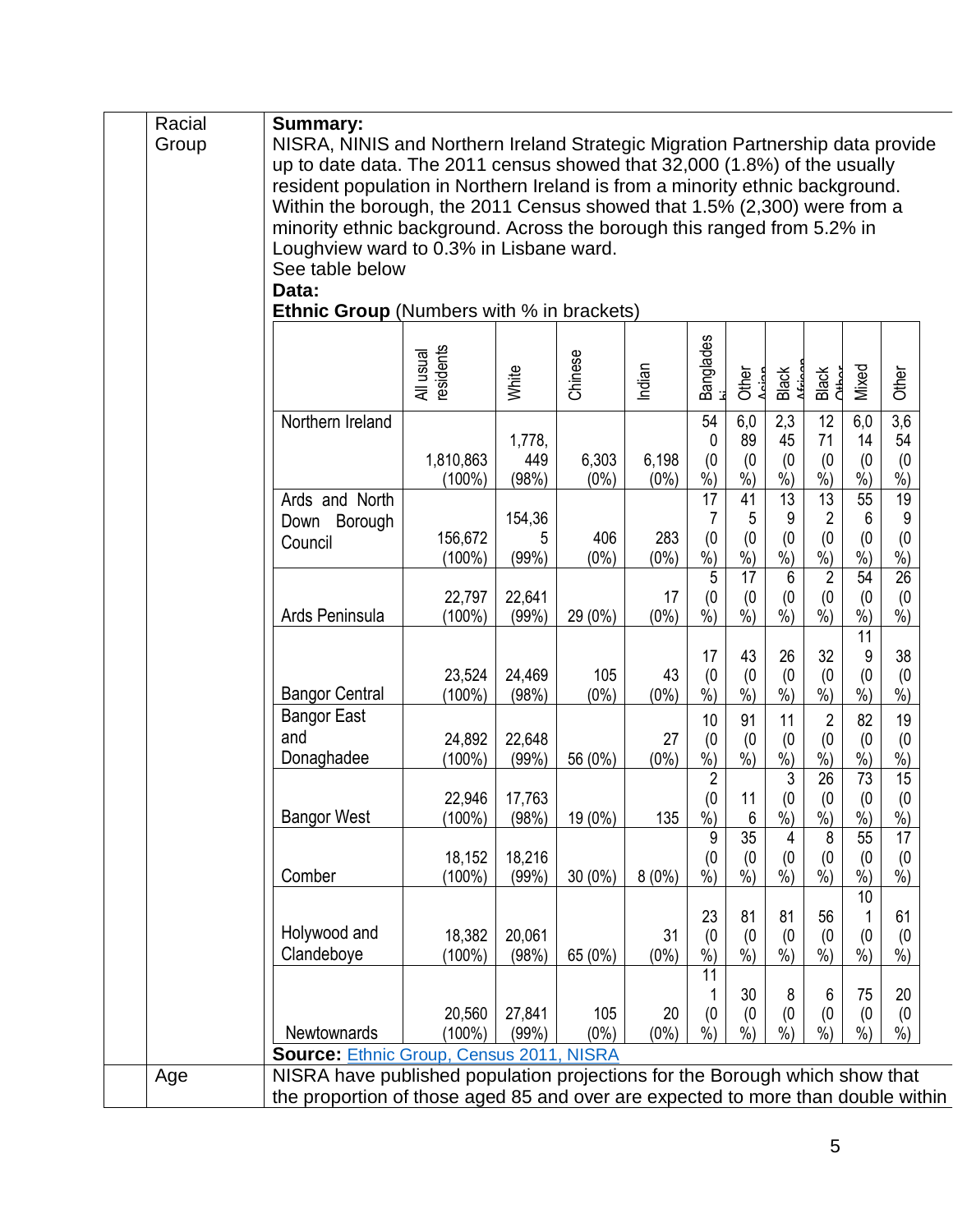|                                 | the next 25 years.<br>ANDBC has the highest % population of older people in Northern Ireland.<br>See table below<br>Data:<br>Age Groups (Numbers with % in brackets)                                                                                                                                                                                                                                                                                                             |                         |                        |                                   |                                             |                                  |                                                   |                                                                         |                                                                                              |                                                                                             |
|---------------------------------|----------------------------------------------------------------------------------------------------------------------------------------------------------------------------------------------------------------------------------------------------------------------------------------------------------------------------------------------------------------------------------------------------------------------------------------------------------------------------------|-------------------------|------------------------|-----------------------------------|---------------------------------------------|----------------------------------|---------------------------------------------------|-------------------------------------------------------------------------|----------------------------------------------------------------------------------------------|---------------------------------------------------------------------------------------------|
|                                 |                                                                                                                                                                                                                                                                                                                                                                                                                                                                                  |                         |                        | $0 - 15$                          |                                             | 16-39                            |                                                   | 40-64                                                                   | $65+$                                                                                        | Total                                                                                       |
|                                 | Northern Ireland                                                                                                                                                                                                                                                                                                                                                                                                                                                                 |                         |                        | 385,200<br>(21%)                  |                                             | 583,116<br>(31%)                 |                                                   | 591,481<br>(32%)                                                        | 291,824<br>(16%)                                                                             | 1,851,621<br>$(100\%)$                                                                      |
|                                 | Ards<br>and<br>Down<br>Council<br><b>Sources: Demography and Methodology Branch, NISRA</b>                                                                                                                                                                                                                                                                                                                                                                                       | <b>North</b><br>Borough |                        | 29,801<br>(19%)                   |                                             | 43,239<br>(27%)                  |                                                   | 54,094<br>(34%)                                                         | 31,663<br>(20%)                                                                              | 158,797<br>$(100\%)$                                                                        |
| <b>Marital</b><br><b>Status</b> | <b>World Health Organization</b><br>The 2011 Northern Ireland Census showed that 48% of adults (those aged over<br>16 years of age) in Northern Ireland were either married or in a registered same-<br>sex civil partnership. Within the borough, 54% of adults fell into this category.<br>This varies across the borough from 36% in Central (Ards) ward to 64% in<br>Lisbane ward.<br>See table below<br>Data:<br>Marital Status (All aged 16+) (Numbers with % in brackets) |                         |                        |                                   |                                             |                                  |                                                   |                                                                         |                                                                                              |                                                                                             |
|                                 |                                                                                                                                                                                                                                                                                                                                                                                                                                                                                  |                         | All usual residents    | Single (never<br>married or never | sex civil partnership<br>registered a same- | Married                          | In a registered same-<br>civil partnership<br>sex | legally married or still<br>legally in a same-sex<br>civil partnership) | partnership which is<br>now legally dissolved<br>Divorced or formerly<br>in a same-sex civil | Widowed or surviving<br>same-<br>civil partnership<br>partner from a s<br>sex civil partner |
|                                 | Northern<br>Ireland                                                                                                                                                                                                                                                                                                                                                                                                                                                              |                         | 1,431,540<br>$(100\%)$ |                                   | 517,393<br>(36%)                            | 68<br>0,8<br>31<br>(48)<br>$%$ ) | 1,2<br>43<br>(0)<br>$\frac{9}{6}$                 | 56,91<br>(4% )                                                          | 78,074<br>(5%)                                                                               | 97,088<br>(7%)                                                                              |
|                                 | Ards<br>and<br><b>North</b><br>Down<br>Borough<br>Council                                                                                                                                                                                                                                                                                                                                                                                                                        |                         | 126,945<br>$(100\%)$   |                                   | 36,730<br>(29%)                             | 67,<br>86<br>6<br>(53)<br>$%$ )  | 12<br>3<br>(0)<br>$%$ )                           | 4,328<br>(3%)                                                           | 8,548<br>(7%)                                                                                | 9,350<br>(7%)                                                                               |
| Sexual<br>orientation           | <b>Source: Northern Ireland 2011</b><br><b>Census, Marital Status</b><br><b>Summary:</b><br>It should be noted that no reliable data is available on sexual orientation-NISRA<br>are currently examining methodology on how to measure this. However, the 2011<br>census indicates that less than 1% of the Northern Ireland adult population (those<br>aged 16 years and over) were in a registered same-sex civil partnership. This                                            |                         |                        |                                   |                                             |                                  |                                                   |                                                                         |                                                                                              |                                                                                             |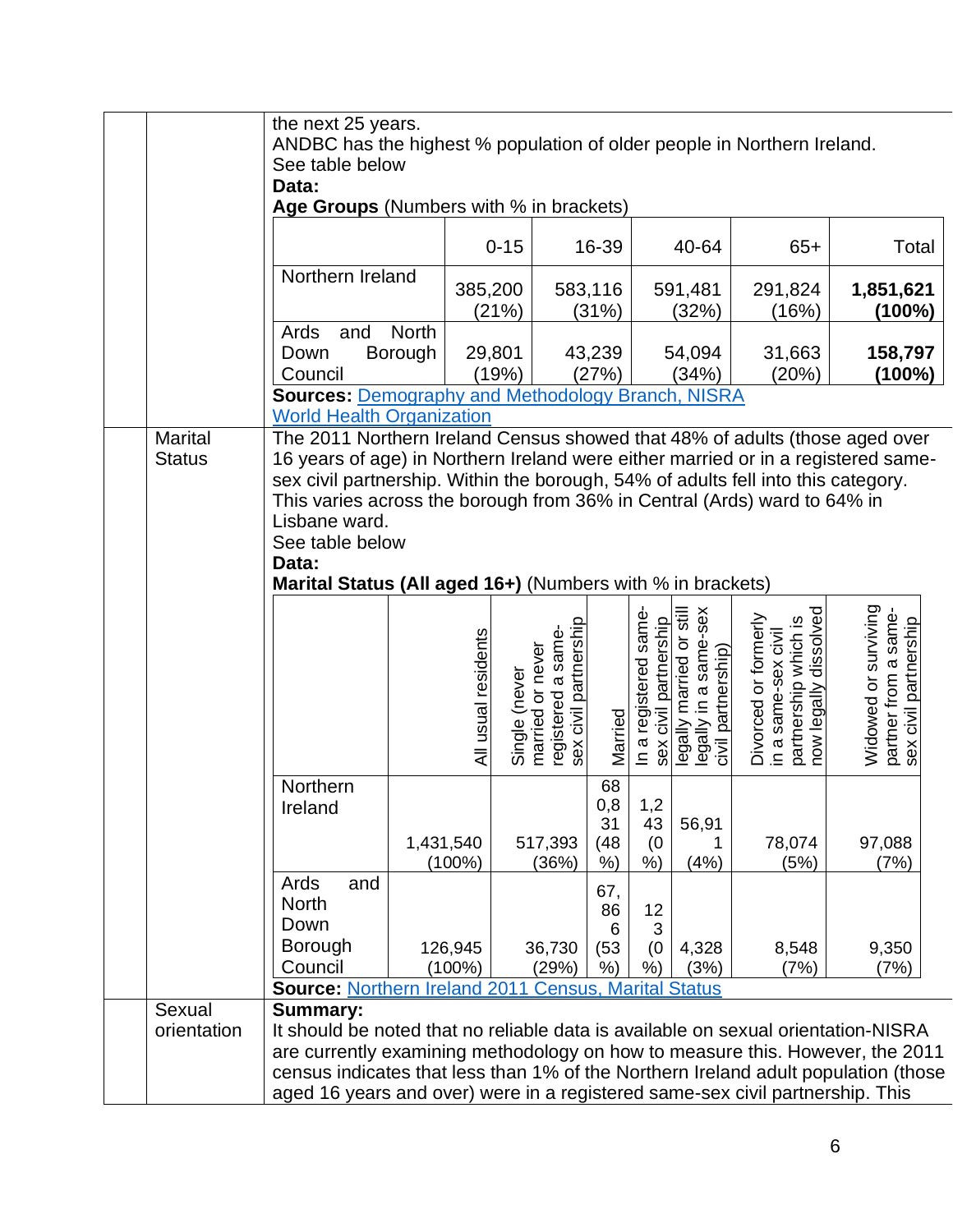|                             | was similar to the borough as a whole. The Continuous Household Survey in<br>Northern Ireland estimated this figure between 0.9% and 1.9% in 2015-2016. The<br>Office for National Statistics estimates a similar range for the United Kingdom<br>$(1.7\%)$ .<br>Source: Northern Ireland 2011 Census, Marital Status<br><b>ONS 2015 Sexual Identity</b> |              |              |                                                        |                |                                                                                                                                                                                                                                                                                                          |     |  |
|-----------------------------|----------------------------------------------------------------------------------------------------------------------------------------------------------------------------------------------------------------------------------------------------------------------------------------------------------------------------------------------------------|--------------|--------------|--------------------------------------------------------|----------------|----------------------------------------------------------------------------------------------------------------------------------------------------------------------------------------------------------------------------------------------------------------------------------------------------------|-----|--|
| Men &<br>Women<br>generally | According to census (NISRA) almost half of the population of Northern Ireland<br>were male (49%) and this was similar throughout Ards and North Down Borough<br>Council (48%). See table below<br>Data:                                                                                                                                                  |              |              |                                                        |                |                                                                                                                                                                                                                                                                                                          |     |  |
|                             |                                                                                                                                                                                                                                                                                                                                                          |              | <b>Males</b> |                                                        | <b>Females</b> |                                                                                                                                                                                                                                                                                                          | All |  |
|                             | Northern Ireland                                                                                                                                                                                                                                                                                                                                         | 887,323 (49% |              | 923,540 (51%)                                          |                | 1,810,863<br>(100%)                                                                                                                                                                                                                                                                                      |     |  |
|                             | Ards and North<br>Down<br><b>Borough Council</b>                                                                                                                                                                                                                                                                                                         |              | 75,920 (48%) | 80,752 (52%)                                           |                | 156,672(100%)                                                                                                                                                                                                                                                                                            |     |  |
|                             | Source: Age Structure, Census 2011, NISRA                                                                                                                                                                                                                                                                                                                |              |              |                                                        |                |                                                                                                                                                                                                                                                                                                          |     |  |
| <b>Disability</b>           | Review of statistical classification and delineation of settlements, NISRA<br>The 2011 Census (NISRA) showed that 20% of the population in Ards and North                                                                                                                                                                                                |              |              |                                                        |                |                                                                                                                                                                                                                                                                                                          |     |  |
|                             | Down area had a health issue or disability (including those related to old age)<br>which has lasted or expected to last at least 12 months. (This was similar to the<br>Northern Ireland figure of 21%.)<br><b>Disability Living Allowances, 2015</b>                                                                                                    |              |              | 2015 (Disability<br>Living<br>Allowance<br>Recipients) |                | 2015 (Multiple<br><b>Disability Benefits)</b><br>*MDB is<br>aggregated data<br>from Attendance<br>Allowance,<br><b>Disability Living</b><br>Allowance,<br><b>Incapacity Benefit</b><br>and Severe<br><b>Disablement</b><br>Allowance data,<br>and data for<br><b>Employment and</b><br>Support allowance |     |  |
|                             | Northern Ireland<br>Ards and North Down Borough                                                                                                                                                                                                                                                                                                          |              |              | 209,280                                                |                | 251,490                                                                                                                                                                                                                                                                                                  |     |  |
|                             | Council                                                                                                                                                                                                                                                                                                                                                  |              |              | 13,840                                                 |                | 18,080                                                                                                                                                                                                                                                                                                   |     |  |
|                             | Ards Peninsula                                                                                                                                                                                                                                                                                                                                           |              |              | 2,920                                                  |                | n/a                                                                                                                                                                                                                                                                                                      |     |  |
|                             | <b>Bangor Central</b>                                                                                                                                                                                                                                                                                                                                    |              |              | 2,250                                                  |                | n/a                                                                                                                                                                                                                                                                                                      |     |  |
|                             | <b>Bangor East and Donaghadee</b>                                                                                                                                                                                                                                                                                                                        |              |              | 1,740                                                  |                | n/a                                                                                                                                                                                                                                                                                                      |     |  |
|                             | <b>Bangor West</b>                                                                                                                                                                                                                                                                                                                                       |              |              | 1,650                                                  |                | n/a                                                                                                                                                                                                                                                                                                      |     |  |
|                             | Comber                                                                                                                                                                                                                                                                                                                                                   |              |              | 1,270                                                  |                | n/a                                                                                                                                                                                                                                                                                                      |     |  |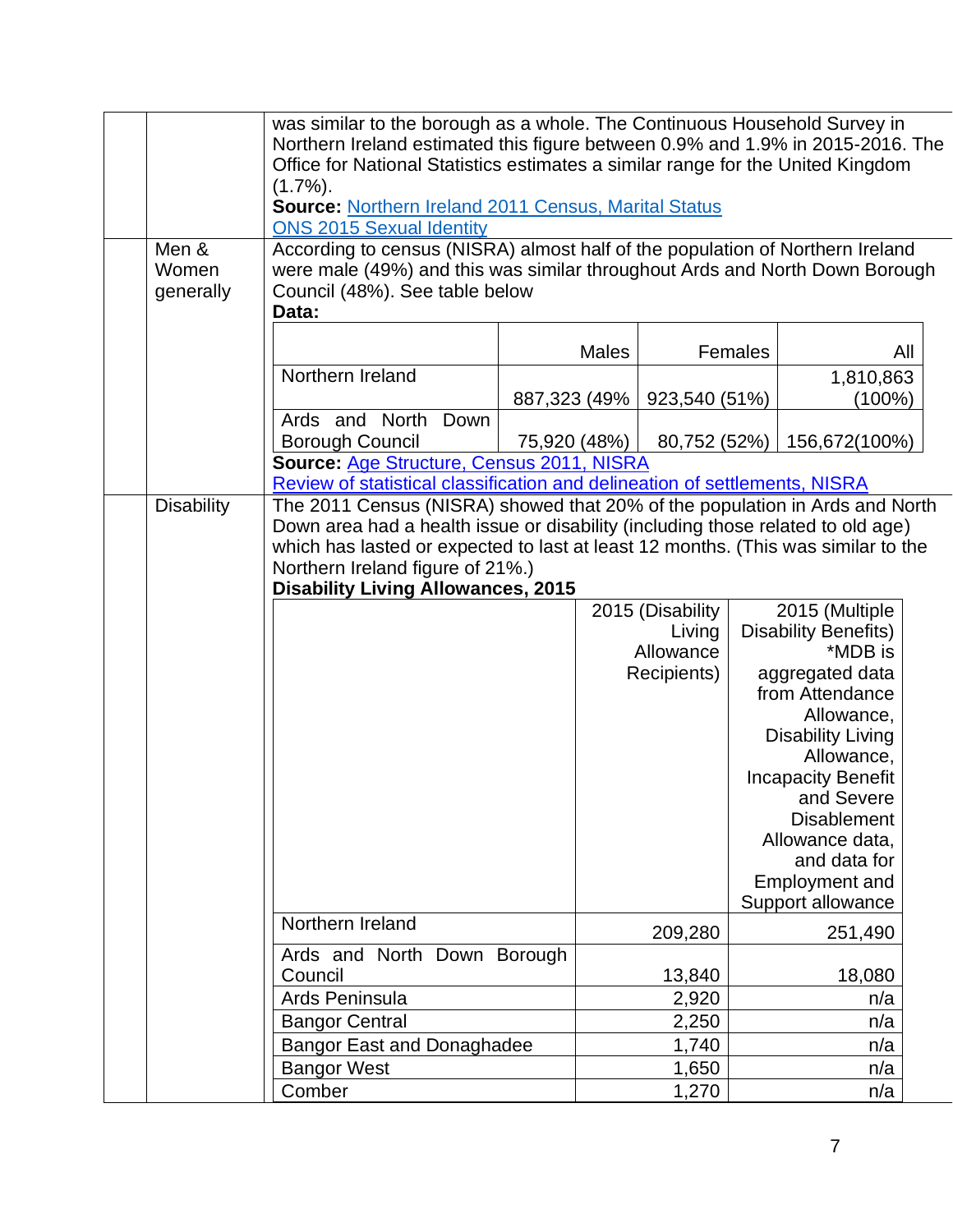|            | Holywood and Clandeboye                                                                                     | 1,180                                                                                                                                                                                                                                                                                                                                                                                                                                                                                                        | n/a |  |  |  |  |  |  |  |
|------------|-------------------------------------------------------------------------------------------------------------|--------------------------------------------------------------------------------------------------------------------------------------------------------------------------------------------------------------------------------------------------------------------------------------------------------------------------------------------------------------------------------------------------------------------------------------------------------------------------------------------------------------|-----|--|--|--|--|--|--|--|
|            | <b>Newtownards</b>                                                                                          | 2,840                                                                                                                                                                                                                                                                                                                                                                                                                                                                                                        | n/a |  |  |  |  |  |  |  |
|            | Northern Ireland Census 2011 Long-term health problem or disability by long-                                |                                                                                                                                                                                                                                                                                                                                                                                                                                                                                                              |     |  |  |  |  |  |  |  |
|            | term problem or disability                                                                                  |                                                                                                                                                                                                                                                                                                                                                                                                                                                                                                              |     |  |  |  |  |  |  |  |
| Dependents | <b>Summary:</b>                                                                                             |                                                                                                                                                                                                                                                                                                                                                                                                                                                                                                              |     |  |  |  |  |  |  |  |
|            | the type of dependent).<br>who would have buggies or prams).<br><b>Sources: Continuous Household Survey</b> | In considering this dimension the following have been included: persons with<br>responsibility for the care of a child, children, a person with a disability and or an<br>older person. According to the Continuous Household Survey, 2013-2016, 37% of<br>Ards and North Down claimed to have a dependent (This did not differentiate on<br>According to the 2011 Census, 7,474 households in Ards and North Down had a<br>dependent child under the age of 4 (This might give an indication on the numbers |     |  |  |  |  |  |  |  |

| 11. | Based on data previously provided what are the needs, experiences and priorities for each |                                                                                                                         |  |  |  |  |  |  |
|-----|-------------------------------------------------------------------------------------------|-------------------------------------------------------------------------------------------------------------------------|--|--|--|--|--|--|
|     | of the following categories, in relation to this policy/decision?                         |                                                                                                                         |  |  |  |  |  |  |
|     | <b>Religious Belief</b>                                                                   | The promotion of good relations is to address the issues that                                                           |  |  |  |  |  |  |
|     | <b>Political Opinion</b>                                                                  | have been identified both from inter or intra community                                                                 |  |  |  |  |  |  |
|     | <b>Racial Group</b>                                                                       | conflicts. The promotion of equality of opportunity is also<br>paramount in the planning and delivery of all programmes |  |  |  |  |  |  |
|     | Age                                                                                       |                                                                                                                         |  |  |  |  |  |  |
|     | <b>Marital Status</b>                                                                     | that are delivered as an outcome of the Good Relations audit                                                            |  |  |  |  |  |  |
|     | Sexual orientation                                                                        | and subsequent Strategy.                                                                                                |  |  |  |  |  |  |
|     | Men & Women generally                                                                     | Although the legislation addresses Good Relations for those                                                             |  |  |  |  |  |  |
|     | <b>Disability</b>                                                                         | with different Religious Belief, Political Opinion, and Racial                                                          |  |  |  |  |  |  |
|     | Dependents                                                                                | Group any work undertaken requires it to meet the breadth of<br>needs of the range of dimensions.                       |  |  |  |  |  |  |

## **Does this Policy require an Equality Impact Assessment?**

| 1 <sub>1</sub> |                          | What is the likely impact on equality of opportunity for each of the Section 75 categories? |                  |
|----------------|--------------------------|---------------------------------------------------------------------------------------------|------------------|
|                |                          | Detail of Impact                                                                            | Level of Impact  |
|                |                          |                                                                                             | Minor/Major/None |
|                | <b>Religious Belief</b>  | The need to promote equality of                                                             | Minor            |
|                | <b>Political Opinion</b> | opportunity will improve as                                                                 |                  |
|                | <b>Racial Group</b>      | understanding of needs are                                                                  |                  |
|                | Age                      | developed through the training                                                              |                  |
|                | <b>Marital Status</b>    | and events detailed in each                                                                 |                  |
|                | Sexual orientation       | annual action plan.                                                                         |                  |
|                | Men & Women generally    | All programmes are collectively                                                             |                  |
|                | <b>Disability</b>        | developed to be open to a                                                                   |                  |
|                | Dependents               | breadth of users irrespective of                                                            |                  |
|                |                          | their Section 75 dimension.                                                                 |                  |
|                |                          | Reasonable adjustments are                                                                  |                  |
|                |                          | made where considered                                                                       |                  |
|                |                          | appropriate.                                                                                |                  |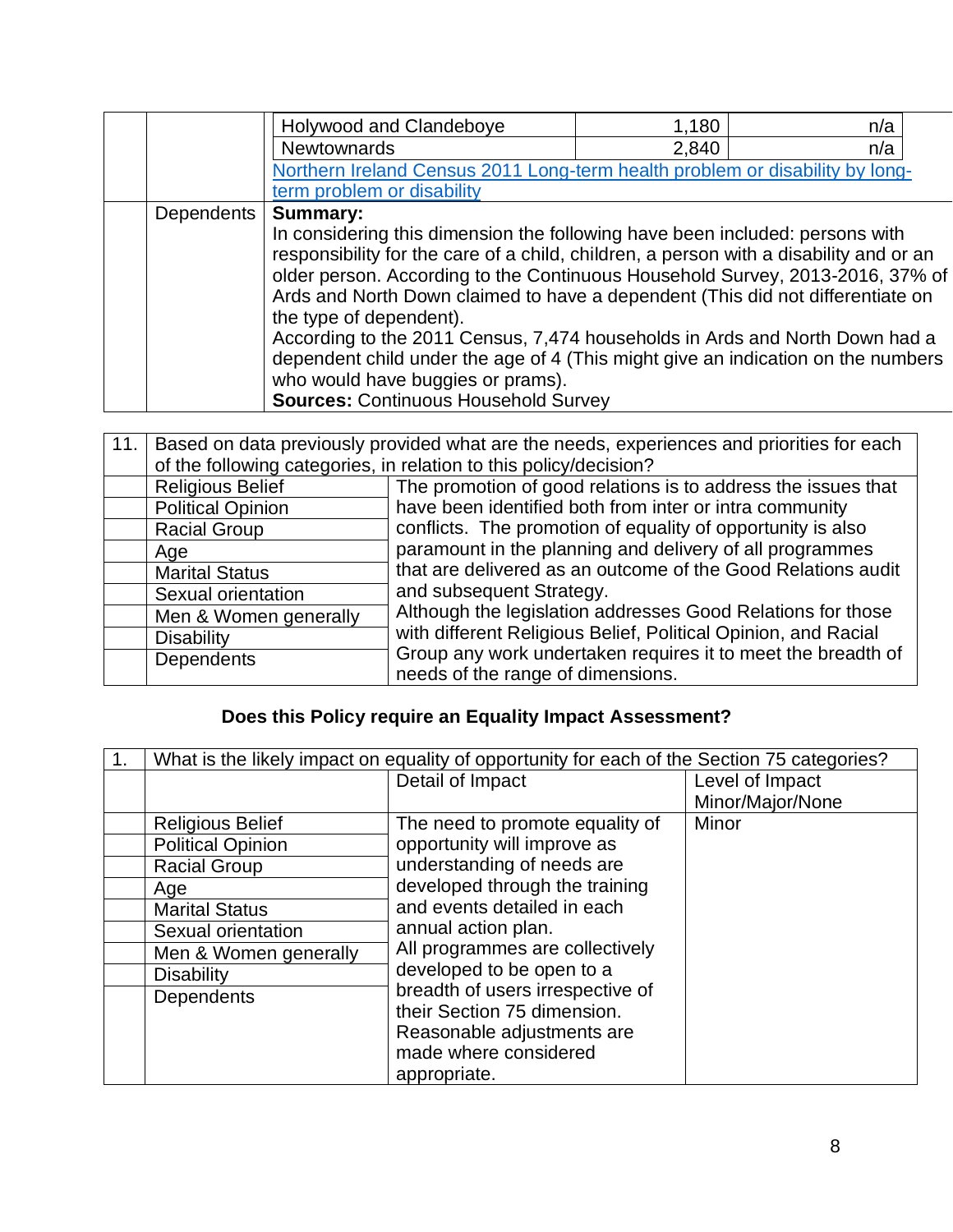2. Are there opportunities to better promote equality of opportunity for people within the Section 75 equality categories? If "Yes", provide details  $\parallel$  If "No", provide details Religious Belief No – the programmes address and provide opportunities to better promote equality of opportunity through the feedback, monitoring and audit that informed the strategy and annual plans. Political Opinion Racial Group Age Marital Status Sexual orientation Men & Women generally **Disability Dependents** 

| 3. | To what extent is the Policy likely to impact on Good Relations between people of different<br>religious belief, political opinion or racial group? |                                                                                                                                                                                          |                                                                                                                           |  |  |  |  |
|----|-----------------------------------------------------------------------------------------------------------------------------------------------------|------------------------------------------------------------------------------------------------------------------------------------------------------------------------------------------|---------------------------------------------------------------------------------------------------------------------------|--|--|--|--|
|    |                                                                                                                                                     | Details of Impact                                                                                                                                                                        | Level of Impact<br>Minor/Major/None                                                                                       |  |  |  |  |
|    | <b>Religious Belief</b>                                                                                                                             | Major in a positive manner as this action plan addresses                                                                                                                                 |                                                                                                                           |  |  |  |  |
|    | <b>Political Opinion</b>                                                                                                                            | the areas identified during the audit process and previous                                                                                                                               |                                                                                                                           |  |  |  |  |
|    | <b>Racial Group</b>                                                                                                                                 | programmes and action plans. Those consulted<br>improve good relations between people of different<br>identified are prioritised and considered within the<br>strategy and action plans. | considered it significant and necessary to address and<br>religious belief, political opinion or racial group. All issues |  |  |  |  |

| 4.        | Are there opportunities to better promote Good Relations between people of different<br>religious belief, political opinion or racial group? |                                                                                                                                                                       |  |  |
|-----------|----------------------------------------------------------------------------------------------------------------------------------------------|-----------------------------------------------------------------------------------------------------------------------------------------------------------------------|--|--|
|           |                                                                                                                                              | If "Yes" provide details $\ $ If "No" provide details<br>$No - as$ the strategy and action plan address the<br>identified issues and as there is continual monitoring |  |  |
|           | <b>Religious Belief</b>                                                                                                                      |                                                                                                                                                                       |  |  |
|           | <b>Political Opinion</b>                                                                                                                     |                                                                                                                                                                       |  |  |
|           | <b>Racial Group</b>                                                                                                                          | along with an annual plan where issues are addressed                                                                                                                  |  |  |
| promptly. |                                                                                                                                              |                                                                                                                                                                       |  |  |

#### Additional Considerations

| <b>Multiple Identity Considerations</b> | Details of Impact or potential impact |
|-----------------------------------------|---------------------------------------|
|                                         | (Positive/Negative)                   |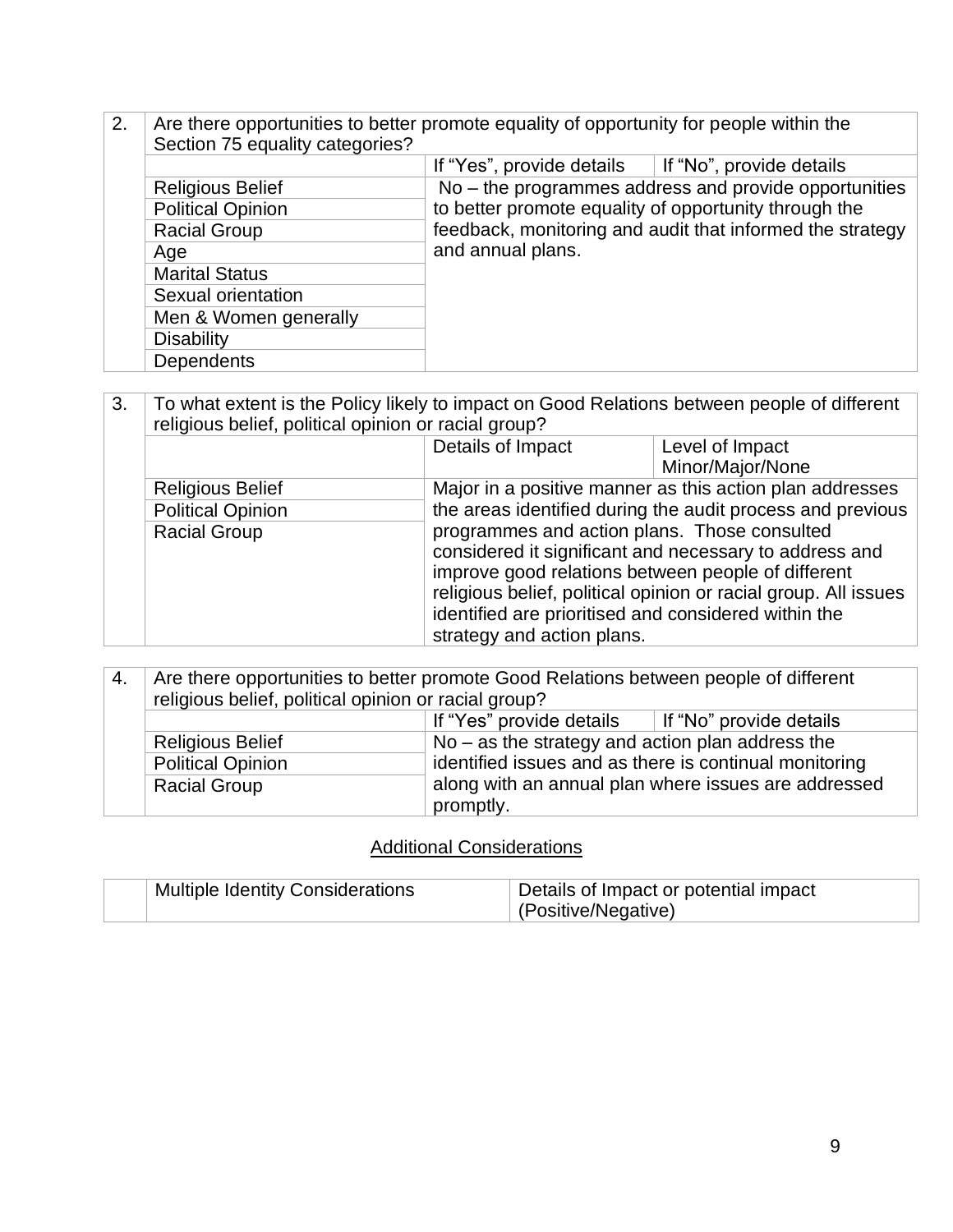| Are there any potential impacts of the<br>policy decision on people with multiple<br>identities?<br>(e.g. disabled minority ethnic persons).<br>Where appropriate provide details of data<br>on the impact of the policy on people with<br>multiple identities.<br>Specify relevant Section 75 categories<br>concerned. | All programmes will ensure that participation is<br>suitable for people with disabilities and their<br>carers, and will be arranged to suit the<br>dimensions of those attending, including age,<br>gender or racial group.<br>The strategy and action plan consider the<br>needs of those with multiple identities through<br>the introduction and development of positive<br>actions that have been identified from<br>monitoring previous programmes and audits. |
|-------------------------------------------------------------------------------------------------------------------------------------------------------------------------------------------------------------------------------------------------------------------------------------------------------------------------|---------------------------------------------------------------------------------------------------------------------------------------------------------------------------------------------------------------------------------------------------------------------------------------------------------------------------------------------------------------------------------------------------------------------------------------------------------------------|
|                                                                                                                                                                                                                                                                                                                         |                                                                                                                                                                                                                                                                                                                                                                                                                                                                     |

### **Disability Discrimination Order (NI) 2006**

| Does this proposed policy<br>provide an opportunity to:                                                                                             | Yes / No | Explain your reasoning:                                                                                                                                                                                                                                                                       |
|-----------------------------------------------------------------------------------------------------------------------------------------------------|----------|-----------------------------------------------------------------------------------------------------------------------------------------------------------------------------------------------------------------------------------------------------------------------------------------------|
| better promote positive<br>attitudes towards disabled<br>people<br>increase participation by<br>$\blacksquare$<br>disabled people in public<br>life | Yes      | This policy and all associated activities<br>within each annual action plan is<br>accessible to those with a disability and<br>the information is available in a range of<br>formats where a need is identified. Carers<br>needs are also considered in planning and<br>booking arrangements. |

### Monitoring Arrangements

Section 75 places a requirement on the Council to have equality monitoring arrangements in place to assess the impact of policies and services, help identify barriers to fair participation and to better promote equality of opportunity.

| Outline what data you could      | Good Relations audit 2019                               |
|----------------------------------|---------------------------------------------------------|
| collect in the future to monitor | Attendance at programmes and relevant monitoring data   |
| the impact of this policy /      | of attendees.                                           |
| decision on equality, good       | Non-attendance where data is available to explain non-  |
| relations and disability duties  | attendance or non-engagement, such as bookings not      |
|                                  | honoured or attendance at repeat programmes.            |
|                                  | Evaluation of programmes/projects and events is through |
|                                  | outcome-based assessments to improve good relations.    |
|                                  |                                                         |
|                                  |                                                         |

I can confirm that the proposed policy / decision have been screened for:-

| Equality of opportunity and good relations |
|--------------------------------------------|
| Disabilities duties                        |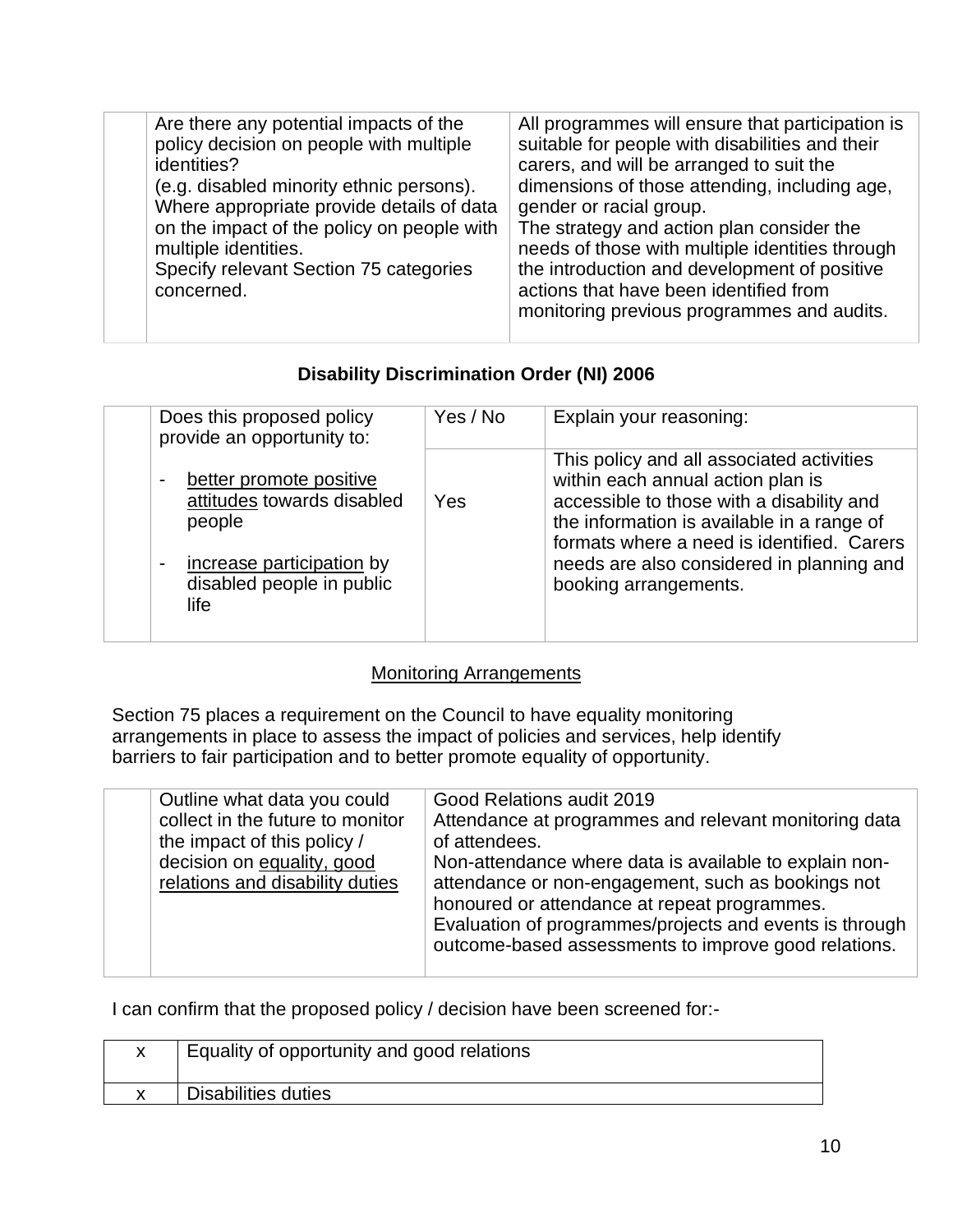| On the basis of the answers to the screening questions, I recommend that this policy / |  |  |
|----------------------------------------------------------------------------------------|--|--|
|                                                                                        |  |  |

| decision is:- |                                                       |
|---------------|-------------------------------------------------------|
| X             | Screened Out – No EQIA necessary (no adverse impacts) |
|               | Screened Out - Mitigating Actions (minor impacts)     |
|               | Screened In - Necessary to conduct a full EQIA        |
|               | Please detail actions to be taken:                    |

Screening assessment completed by:-

Τ

Name: Jan Nixey Title: Head of Community and Culture Date: 18 March 2020 Signature:

Director/Head of Service decision approved by:

Name: Graeme Bannister Title: Director of Community and Wellbeing Date: 18 March 2020 Signature:

#### If an Equality Impact Assessment is required

|                                | <b>Priority Rating for</b> | <b>Priority Criterion</b>                               | Rating |
|--------------------------------|----------------------------|---------------------------------------------------------|--------|
| <b>Timetabling an Equality</b> | Impact Assessment. (1-3)   | Effect on equality of opportunity and good<br>relations |        |
|                                |                            | Social need                                             |        |
|                                |                            | Effect on people's daily lives                          |        |
|                                |                            | Relevance to a public authority's functions             |        |

| Is this Policy Affected by Timetables<br>established by other relevant Public |  |
|-------------------------------------------------------------------------------|--|
| Authorities?                                                                  |  |

| <sup>∣</sup> Monitoring Recommendation |  |
|----------------------------------------|--|
|                                        |  |

| <b>Approval and Authorisation</b> | <sup>ਾ</sup> ^^ Title:<br>Position/Job |  |
|-----------------------------------|----------------------------------------|--|
|-----------------------------------|----------------------------------------|--|